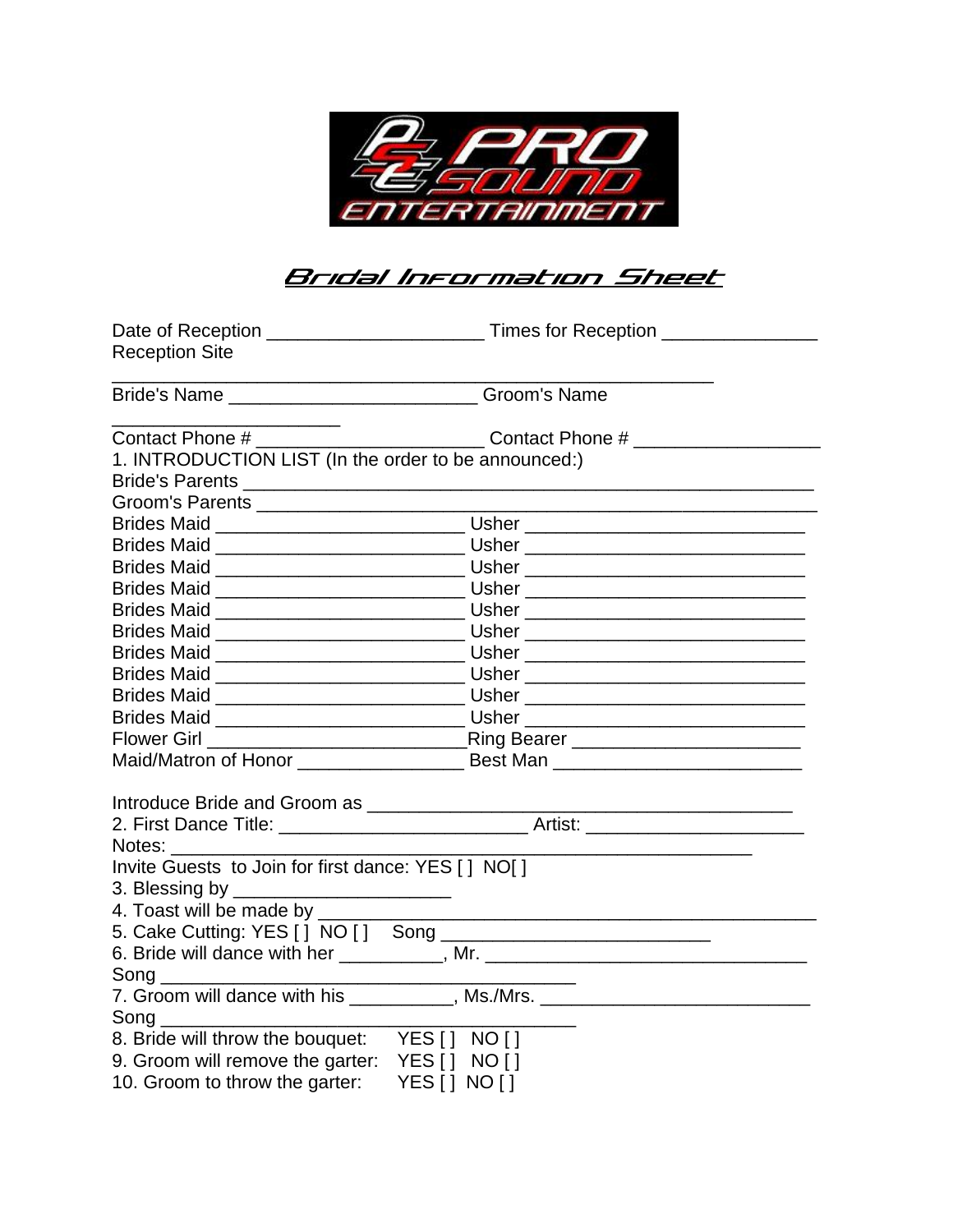

USE THIS FORM FOR ANY SPECIAL REQUESTS, SONGS, ARTISTS, GENRES, **AND DEDICATIONS** DEDICATED TO SONG TITLE **ARTIST** 

| <b>OUND LITLE</b>              | <b>AITIN</b> | <u>DLDIUATLD TU</u> |
|--------------------------------|--------------|---------------------|
|                                |              |                     |
|                                |              |                     |
|                                |              |                     |
|                                |              |                     |
|                                |              |                     |
|                                |              |                     |
|                                |              |                     |
|                                |              |                     |
|                                |              |                     |
|                                |              |                     |
|                                |              |                     |
|                                |              |                     |
|                                |              |                     |
|                                |              |                     |
|                                |              |                     |
|                                |              |                     |
|                                |              |                     |
|                                |              |                     |
|                                |              |                     |
|                                |              |                     |
|                                |              |                     |
|                                |              |                     |
|                                |              |                     |
|                                |              |                     |
|                                |              |                     |
|                                |              |                     |
|                                |              |                     |
| Other Requests or Instructions |              |                     |
|                                |              |                     |
|                                |              |                     |